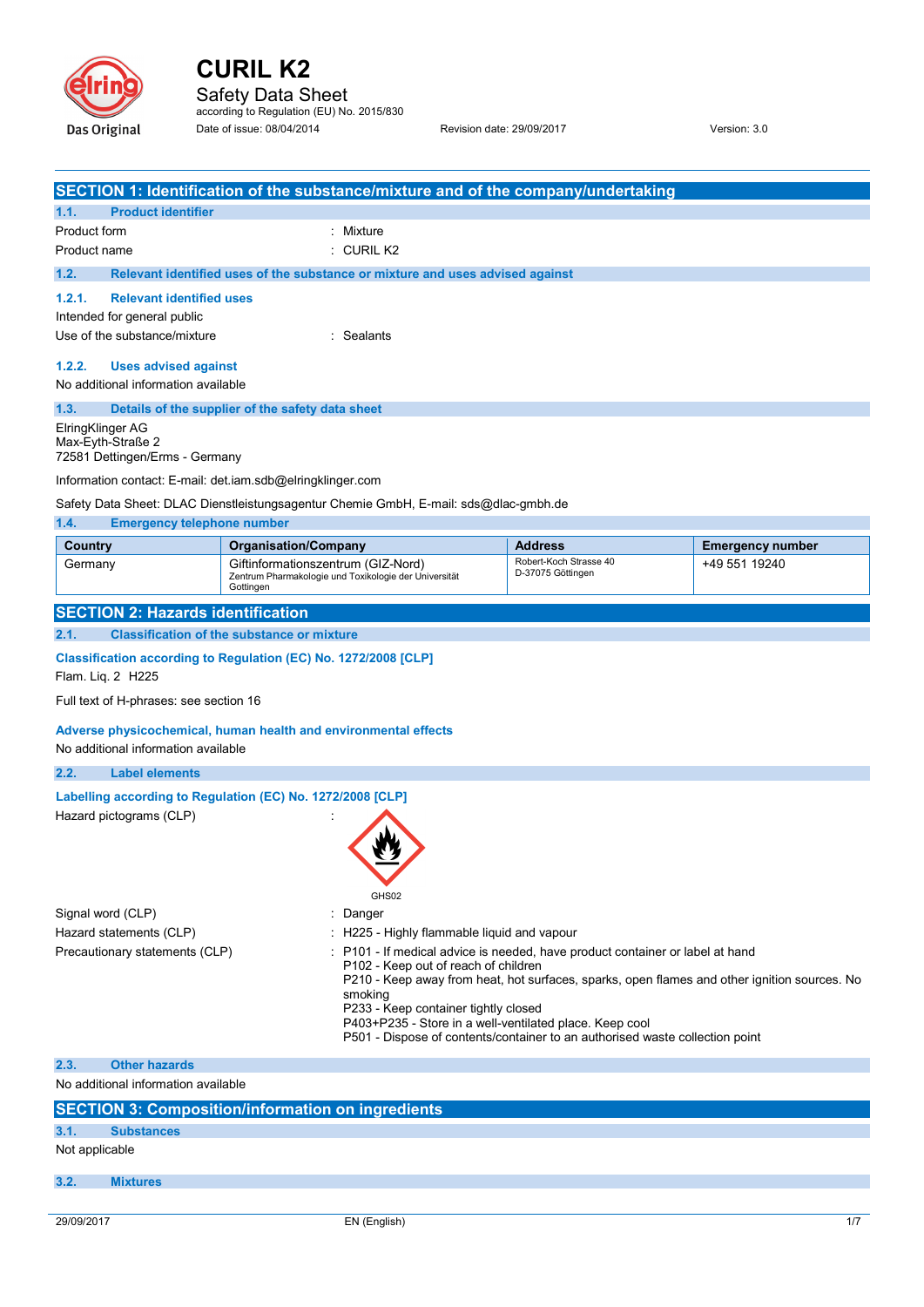# Safety Data Sheet according to Regulation (EU) No. 2015/830

| <b>Name</b>                        | <b>Product identifier</b>                                                                          | $\frac{9}{6}$ | <b>Classification according to</b><br><b>Regulation (EC) No.</b><br>1272/2008 [CLP] |
|------------------------------------|----------------------------------------------------------------------------------------------------|---------------|-------------------------------------------------------------------------------------|
| Ethanol, ethyl alcohol             | (CAS No) 64-17-5<br>(EC no) 200-578-6<br>(EC index no) 603-002-00-5<br>(REACH-no) 01-2119457610-43 | $25 - 50$     | Flam. Lig. 2, H225                                                                  |
| Potassium aluminum silicate (Mica) | (CAS No) 12001-26-2<br>$(EC no) -$                                                                 | $5 - 10$      | Not classified                                                                      |
| Silica gel                         | (CAS No) 112926-00-8<br>(EC no) 238-878-4                                                          | $5 - 10$      | Not classified                                                                      |
| silicon dioxide                    | (CAS No) 112945-52-5                                                                               | $1 - 3$       | Not classified                                                                      |

Full text of H-phrases: see section 16

|        | <b>SECTION 4: First aid measures</b>                                |                                                                                                                                                                                                                                                   |
|--------|---------------------------------------------------------------------|---------------------------------------------------------------------------------------------------------------------------------------------------------------------------------------------------------------------------------------------------|
| 4.1.   | <b>Description of first aid measures</b>                            |                                                                                                                                                                                                                                                   |
|        | First-aid measures general                                          | : Remove/Take off immediately all contaminated clothing. In case of loss of conscience place the<br>victim in the recovery position.                                                                                                              |
|        | First-aid measures after inhalation                                 | Allow victim to breathe fresh air. Call a POISON CENTER or doctor/physician if you feel unwell.                                                                                                                                                   |
|        | First-aid measures after skin contact                               | Wash with plenty of soap and water. If skin irritation or rash occurs: Get medical<br>advice/attention.                                                                                                                                           |
|        | First-aid measures after eye contact                                | IF IN EYES: Rinse cautiously with water for several minutes. Remove contact lenses, if present<br>and easy to do. Continue rinsing. If eye irritation persists: Get medical advice/attention.                                                     |
|        | First-aid measures after ingestion                                  | Rinse mouth. Drink plenty of water as a precaution. Get medical advice/attention if you feel<br>unwell.                                                                                                                                           |
| 4.2.   | Most important symptoms and effects, both acute and delayed         |                                                                                                                                                                                                                                                   |
|        | No additional information available                                 |                                                                                                                                                                                                                                                   |
| 4.3.   |                                                                     | Indication of any immediate medical attention and special treatment needed                                                                                                                                                                        |
|        | Treat symptomatically.                                              |                                                                                                                                                                                                                                                   |
|        | <b>SECTION 5: Firefighting measures</b>                             |                                                                                                                                                                                                                                                   |
| 5.1.   | <b>Extinguishing media</b>                                          |                                                                                                                                                                                                                                                   |
|        | Suitable extinguishing media                                        | : Carbon dioxide. Extinguishing powder. Sand. Water spray.                                                                                                                                                                                        |
|        | Unsuitable extinguishing media                                      | Do not use a heavy water stream.                                                                                                                                                                                                                  |
| 5.2.   | Special hazards arising from the substance or mixture               |                                                                                                                                                                                                                                                   |
| fire   | Hazardous decomposition products in case of                         | : Carbon dioxide. Carbon monoxide.                                                                                                                                                                                                                |
| 5.3.   | <b>Advice for firefighters</b>                                      |                                                                                                                                                                                                                                                   |
|        | Firefighting instructions                                           | : Prevent fire-fighting water from entering environment.                                                                                                                                                                                          |
|        | Protection during firefighting                                      | : Use a self-contained breathing apparatus and also a protective suit.                                                                                                                                                                            |
|        |                                                                     |                                                                                                                                                                                                                                                   |
|        | <b>SECTION 6: Accidental release measures</b>                       |                                                                                                                                                                                                                                                   |
| 6.1.   | Personal precautions, protective equipment and emergency procedures |                                                                                                                                                                                                                                                   |
|        | General measures                                                    | Exclude sources of ignition and ventilate the area.                                                                                                                                                                                               |
| 6.1.1. | For non-emergency personnel                                         |                                                                                                                                                                                                                                                   |
|        | <b>Emergency procedures</b>                                         | : Evacuate unnecessary personnel.                                                                                                                                                                                                                 |
| 6.1.2. | For emergency responders                                            |                                                                                                                                                                                                                                                   |
|        | Protective equipment                                                | : Use personal protective equipment as required.                                                                                                                                                                                                  |
| 6.2.   | <b>Environmental precautions</b>                                    |                                                                                                                                                                                                                                                   |
|        | Prevent entry to sewers and public waters.                          |                                                                                                                                                                                                                                                   |
| 6.3.   | Methods and material for containment and cleaning up                |                                                                                                                                                                                                                                                   |
|        | Methods for cleaning up                                             | Soak up spills with inert solids, such as clay or diatomaceous earth as soon as possible. Take<br>up mechanically (sweeping, shovelling) and collect in suitable container for disposal. Use<br>appropriate ventilation. Do not flush with water. |
| 6.4.   | <b>Reference to other sections</b>                                  |                                                                                                                                                                                                                                                   |

Concerning personal protective equipment to use, see section 8. Concerning disposal elimination after cleaning, see section 13.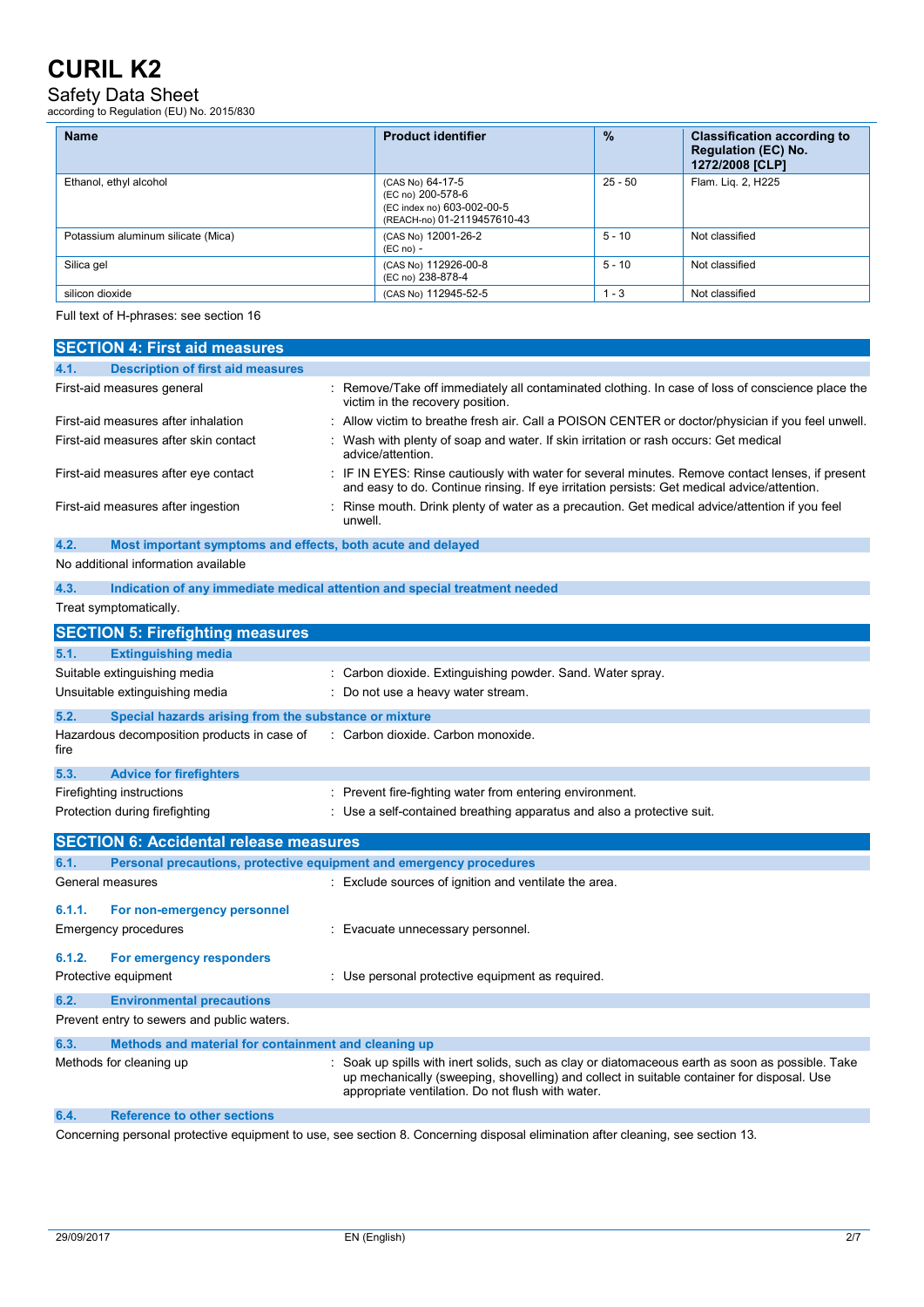### Safety Data Sheet according to Regulation (EU) No. 2015/830

|      | <b>SECTION 7: Handling and storage</b>                       |                                                                                                                                                                                                              |
|------|--------------------------------------------------------------|--------------------------------------------------------------------------------------------------------------------------------------------------------------------------------------------------------------|
| 7.1. | <b>Precautions for safe handling</b>                         |                                                                                                                                                                                                              |
|      | Precautions for safe handling                                | : Keep away from sources of ignition - No smoking. May form flammable/explosive vapour-air<br>mixture. Take precautionary measures against static discharge. Ensure good ventilation of the<br>work station. |
|      | Hygiene measures                                             | : Remove contaminated clothes. Wash hands and other exposed areas with mild soap and water<br>before eating, drinking or smoking and when leaving work. When using do not eat, drink or<br>smoke.            |
| 7.2. | Conditions for safe storage, including any incompatibilities |                                                                                                                                                                                                              |
|      | Storage conditions                                           | : Store in original container. Store in dry, cool, well-ventilated area. Keep container tightly closed.                                                                                                      |
|      | Storage temperature                                          | $\div$ 15 - 25 °C                                                                                                                                                                                            |
|      | Prohibitions on mixed storage                                | : Keep away from food, drink and animal feedingstuffs.                                                                                                                                                       |
| 7.3. | <b>Specific end use(s)</b>                                   |                                                                                                                                                                                                              |

Sealants.

#### **SECTION 8: Exposure controls/personal protection**

**8.1. Control parameters** 

| Ethanol, ethyl alcohol (64-17-5)                |                                        |                                        |  |  |
|-------------------------------------------------|----------------------------------------|----------------------------------------|--|--|
| Ireland                                         | Local name                             | Ethanol                                |  |  |
| Ireland                                         | OEL (15 min ref) (ppm)                 | 1000 ppm                               |  |  |
| United Kingdom                                  | Local name                             | Ethanol                                |  |  |
| United Kingdom                                  | WEL TWA (mg/m <sup>3</sup> )           | 1920 mg/m <sup>3</sup>                 |  |  |
| United Kingdom                                  | WEL TWA (ppm)                          | 1000 ppm                               |  |  |
| Potassium aluminum silicate (Mica) (12001-26-2) |                                        |                                        |  |  |
| Ireland                                         | Local name                             | Mica                                   |  |  |
| Ireland                                         | OEL (8 hours ref) (mg/m <sup>3</sup> ) | $3$ mg/m <sup>3</sup> (R)              |  |  |
| United Kingdom                                  | Local name                             | Mica                                   |  |  |
| United Kingdom                                  | WEL TWA (mg/m <sup>3</sup> )           | 10 mg/m <sup>3</sup> (total inhalable) |  |  |
| United Kingdom                                  | WEL TWA (mg/m <sup>3</sup> )           | $0.8$ mg/m <sup>3</sup> (respirable)   |  |  |
| Silica, amorphous (-)                           |                                        |                                        |  |  |
| United Kingdom                                  | Local name                             | Silica, amorphous                      |  |  |
| United Kingdom                                  | WEL TWA (mg/m <sup>3</sup> )           | 6 mg/m <sup>3</sup> inhalable dust     |  |  |
|                                                 |                                        | 2.4 mg/m <sup>3</sup> respirable       |  |  |
| Ireland                                         | Local name                             | Silica, amorphous                      |  |  |
| Ireland                                         | OEL (8 hours ref) $(mg/m3)$            | 6 mg/m <sup>3</sup> inhalable dust     |  |  |
|                                                 |                                        | 2.4 mg/m <sup>3</sup> respirable       |  |  |

| Ethanol, ethyl alcohol (64-17-5)         |                                                                                                                                                                                                                             |
|------------------------------------------|-----------------------------------------------------------------------------------------------------------------------------------------------------------------------------------------------------------------------------|
| DNEL/DMEL (Workers)                      |                                                                                                                                                                                                                             |
| Acute - local effects, inhalation        | 1900 mg/m $3$                                                                                                                                                                                                               |
| Long-term - systemic effects, dermal     | 343 mg/kg bodyweight/day                                                                                                                                                                                                    |
| Long-term - systemic effects, inhalation | 950 mg/ $m3$                                                                                                                                                                                                                |
| DNEL/DMEL (General population)           |                                                                                                                                                                                                                             |
| Acute - local effects, inhalation        | 950 mg/ $m3$                                                                                                                                                                                                                |
| Long-term - systemic effects.oral        | 87 mg/kg bodyweight/day                                                                                                                                                                                                     |
| Long-term - systemic effects, inhalation | 114 mg/m <sup>3</sup>                                                                                                                                                                                                       |
| Long-term - systemic effects, dermal     | 206 mg/kg bodyweight/day                                                                                                                                                                                                    |
| PNEC (Water)                             |                                                                                                                                                                                                                             |
| PNEC aqua (freshwater)                   | $0.96$ mg/l                                                                                                                                                                                                                 |
| PNEC aqua (marine water)                 | $0.79$ mg/l                                                                                                                                                                                                                 |
| PNEC (Sediment)                          |                                                                                                                                                                                                                             |
| PNEC sediment (freshwater)               | 3.6 mg/kg dwt                                                                                                                                                                                                               |
| PNEC sediment (marine water)             | 2.9 mg/kg dwt                                                                                                                                                                                                               |
| PNEC (STP)                               |                                                                                                                                                                                                                             |
| PNEC sewage treatment plant              | 580 mg/l                                                                                                                                                                                                                    |
| 8.2.<br><b>Exposure controls</b>         |                                                                                                                                                                                                                             |
| Hand protection                          | Wear suitable gloves (to European standard EN 374 or equivalent). Nitrile rubber. Butyl rubber.<br>The exact break through time has to be found out by the manufacturer of the protective gloves<br>and has to be observed. |
| Eye protection                           | Chemical goggles or safety glasses (EN 166).                                                                                                                                                                                |
| Skin and body protection                 | Wear suitable protective clothing. (DIN EN 13034).                                                                                                                                                                          |
| 29/09/2017                               | EN (English)<br>3/7                                                                                                                                                                                                         |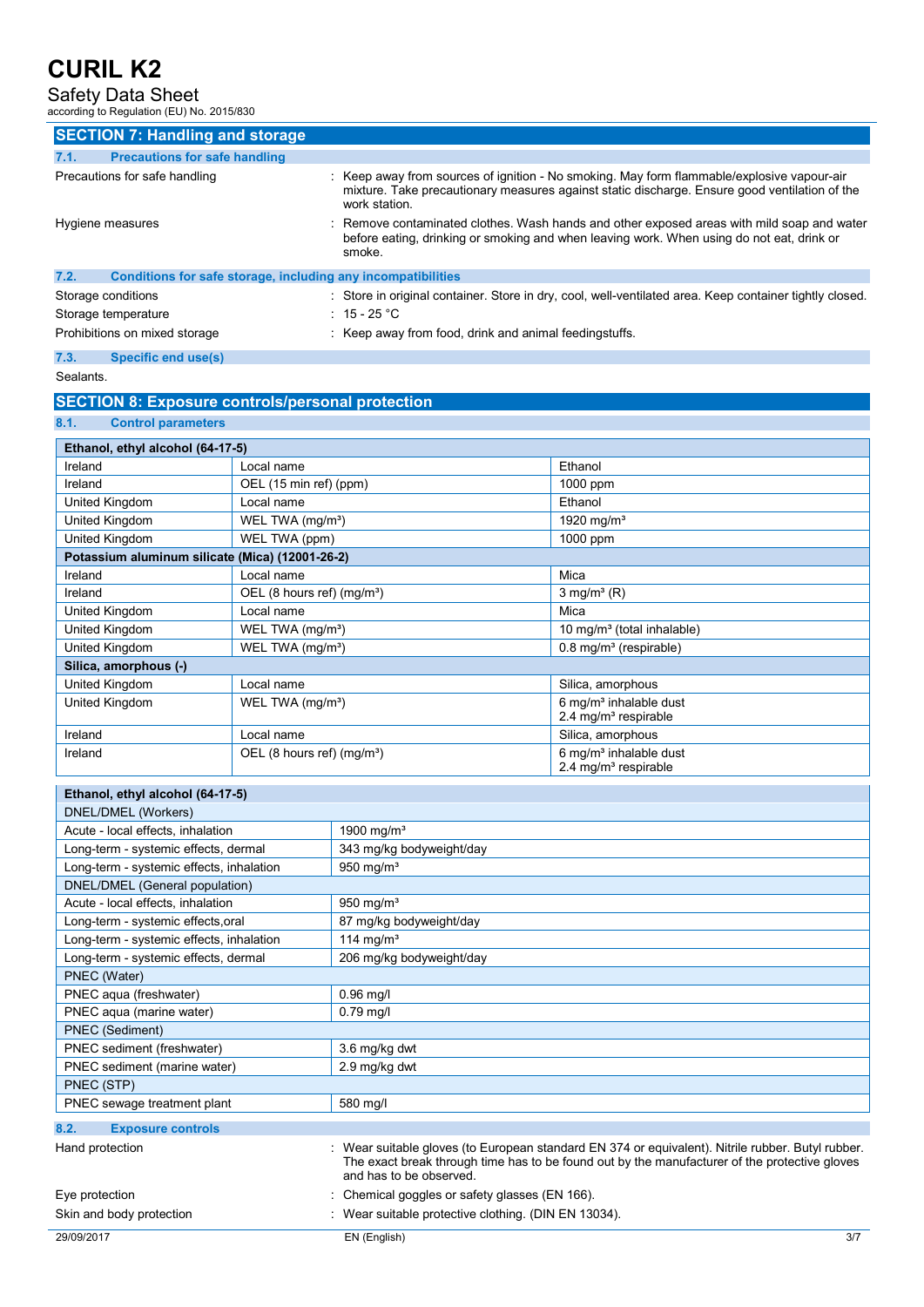# Safety Data Sheet according to Regulation (EU) No. 2015/830

Respiratory protection : Use adequate ventilation to keep vapour concentrations below applicable standard.

| <b>SECTION 9: Physical and chemical properties</b>            |                                                                                   |
|---------------------------------------------------------------|-----------------------------------------------------------------------------------|
| Information on basic physical and chemical properties<br>9.1. |                                                                                   |
| Physical state                                                | : Liquid                                                                          |
| Appearance                                                    | <b>Viscous</b>                                                                    |
| Colour                                                        | No data available                                                                 |
| Odour                                                         | Odourless                                                                         |
| Odour threshold                                               | No data available                                                                 |
| pH                                                            | No data available                                                                 |
| Relative evaporation rate (butylacetate=1)                    | No data available                                                                 |
| Melting point                                                 | No data available                                                                 |
| Freezing point                                                | No data available                                                                 |
| Boiling point                                                 | 78 °C                                                                             |
| Flash point                                                   | : 13 °C                                                                           |
| Auto-ignition temperature                                     | 425 °C (DIN 51794)                                                                |
| Decomposition temperature                                     | No data available                                                                 |
| Flammability (solid, gas)                                     | Not applicable                                                                    |
| Vapour pressure                                               | 59 hPa (20 °C)                                                                    |
| Relative vapour density at 20 °C                              | No data available                                                                 |
| Relative density                                              | No data available                                                                 |
| Density                                                       | 1.04 g/cm <sup>3</sup> (20 °C, DIN 51757)                                         |
| Solubility                                                    | Water: Not miscible                                                               |
| Log Pow                                                       | No data available                                                                 |
| Viscosity, kinematic                                          | No data available                                                                 |
| Viscosity, dynamic                                            | No data available                                                                 |
| <b>Explosive properties</b>                                   | Product is not explosive. In use may form flammable/explosive vapour-air mixture. |
| Oxidising properties                                          | No data available                                                                 |
| <b>Explosive limits</b>                                       | $: 3.5 - 15$ vol %                                                                |
| <b>Other information</b><br>9.2.                              |                                                                                   |
| VOC content                                                   | : 29.7%                                                                           |
| Solid content                                                 | : 70.3%                                                                           |
| <b>SECTION 10: Stability and reactivity</b>                   |                                                                                   |

| <b>SECTION 10: Stability and reactivity</b>                          |                                                                  |  |
|----------------------------------------------------------------------|------------------------------------------------------------------|--|
| 10.1.<br><b>Reactivity</b>                                           |                                                                  |  |
| No dangerous reactions known under normal conditions of use.         |                                                                  |  |
| 10.2.<br><b>Chemical stability</b>                                   |                                                                  |  |
| Stable under use and storage conditions as recommended in section 7. |                                                                  |  |
| 10.3.<br><b>Possibility of hazardous reactions</b>                   |                                                                  |  |
| No dangerous reactions known.                                        |                                                                  |  |
| <b>Conditions to avoid</b><br>10.4.                                  |                                                                  |  |
| None known.                                                          |                                                                  |  |
| 10.5.<br><b>Incompatible materials</b>                               |                                                                  |  |
| None known.                                                          |                                                                  |  |
| <b>Hazardous decomposition products</b><br>10.6.                     |                                                                  |  |
| Carbon dioxide, Carbon monoxide.                                     |                                                                  |  |
| <b>SECTION 11: Toxicological information</b>                         |                                                                  |  |
| 11.1.<br>Information on toxicological effects                        |                                                                  |  |
| Acute toxicity                                                       | : Not classified                                                 |  |
| Ethanol, ethyl alcohol (64-17-5)                                     |                                                                  |  |
| LD50 oral rat                                                        | > 2000 mg/kg (OECD 401)                                          |  |
| LD50 dermal rabbit                                                   | > 2000 mg/kg (OECD 402)                                          |  |
| LC50 inhalation rat (Vapours)                                        | 51 mg/l/4h                                                       |  |
| Skin corrosion/irritation                                            | Not classified                                                   |  |
|                                                                      | Based on available data, the classification criteria are not met |  |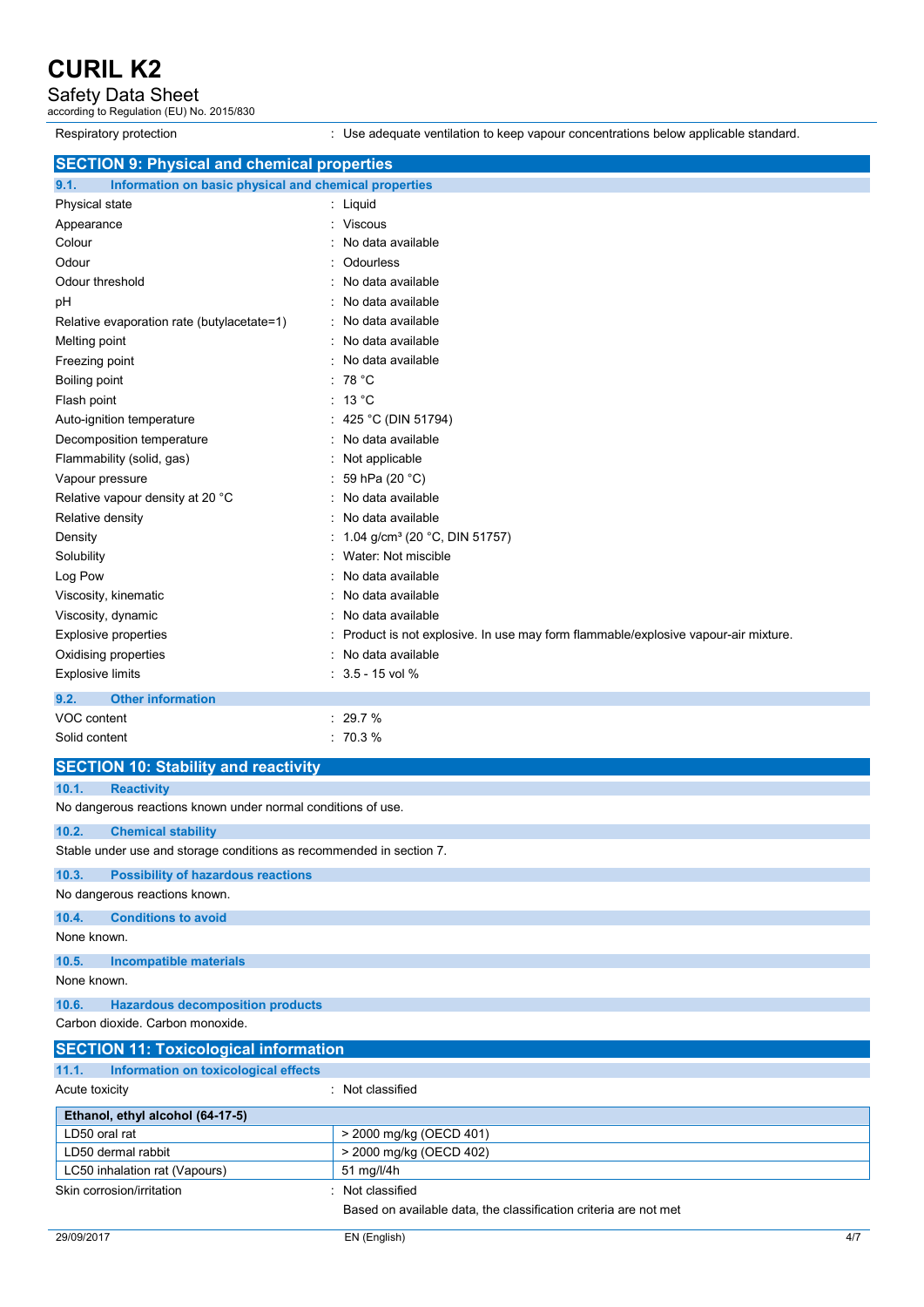Safety Data Sheet according to Regulation (EU) No. 2015/830

| Serious eye damage/irritation                          | : Not classified                                                                                                                                         |
|--------------------------------------------------------|----------------------------------------------------------------------------------------------------------------------------------------------------------|
| Respiratory or skin sensitisation                      | Based on available data, the classification criteria are not met<br>: Not classified                                                                     |
| Germ cell mutagenicity                                 | Based on available data, the classification criteria are not met<br>: Not classified                                                                     |
| Carcinogenicity                                        | Based on available data, the classification criteria are not met<br>: Not classified                                                                     |
| Reproductive toxicity                                  | Based on available data, the classification criteria are not met<br>: Not classified                                                                     |
| Specific target organ toxicity (single exposure)       | Based on available data, the classification criteria are not met<br>: Not classified<br>Based on available data, the classification criteria are not met |
| Specific target organ toxicity (repeated<br>exposure)  | : Not classified<br>Based on available data, the classification criteria are not met                                                                     |
| Aspiration hazard                                      | : Not classified<br>Based on available data, the classification criteria are not met                                                                     |
| Potential adverse human health effects and<br>symptoms | : Based on available data, the classification criteria are not met.                                                                                      |

| <b>SECTION 12: Ecological information</b>          |                                                                                                                                                                                                                                                                                                                                                                                          |
|----------------------------------------------------|------------------------------------------------------------------------------------------------------------------------------------------------------------------------------------------------------------------------------------------------------------------------------------------------------------------------------------------------------------------------------------------|
| 12.1.<br><b>Toxicity</b>                           |                                                                                                                                                                                                                                                                                                                                                                                          |
| Ethanol, ethyl alcohol (64-17-5)                   |                                                                                                                                                                                                                                                                                                                                                                                          |
| LC50 fish                                          | > 100 mg/l 48 h, Leuciscus idus (OECD 203)                                                                                                                                                                                                                                                                                                                                               |
| EC50 daphnia                                       | > 100 mg/l 24 h, Daphnia magna (OECD 202)                                                                                                                                                                                                                                                                                                                                                |
| ErC50 algae                                        | > 100 mg/l Chlorella pyrenoidosa (OECD 201)                                                                                                                                                                                                                                                                                                                                              |
| 12.2.<br><b>Persistence and degradability</b>      |                                                                                                                                                                                                                                                                                                                                                                                          |
| <b>CURIL K2</b>                                    |                                                                                                                                                                                                                                                                                                                                                                                          |
| Persistence and degradability                      | Not established.                                                                                                                                                                                                                                                                                                                                                                         |
| 12.3.<br><b>Bioaccumulative potential</b>          |                                                                                                                                                                                                                                                                                                                                                                                          |
| <b>CURIL K2</b>                                    |                                                                                                                                                                                                                                                                                                                                                                                          |
| Bioaccumulative potential                          | Not established.                                                                                                                                                                                                                                                                                                                                                                         |
| 12.4.<br><b>Mobility in soil</b>                   |                                                                                                                                                                                                                                                                                                                                                                                          |
| No additional information available                |                                                                                                                                                                                                                                                                                                                                                                                          |
| <b>Results of PBT and vPvB assessment</b><br>12.5. |                                                                                                                                                                                                                                                                                                                                                                                          |
| No additional information available                |                                                                                                                                                                                                                                                                                                                                                                                          |
| 12.6.<br><b>Other adverse effects</b>              |                                                                                                                                                                                                                                                                                                                                                                                          |
| No additional information available                |                                                                                                                                                                                                                                                                                                                                                                                          |
| <b>SECTION 13: Disposal considerations</b>         |                                                                                                                                                                                                                                                                                                                                                                                          |
| 13.1.<br><b>Waste treatment methods</b>            |                                                                                                                                                                                                                                                                                                                                                                                          |
| Regional legislation (waste)                       | Disposal must be done according to official regulations.                                                                                                                                                                                                                                                                                                                                 |
| Waste treatment methods                            | Do not empty into drains. Do not dispose of with domestic waste.                                                                                                                                                                                                                                                                                                                         |
| Waste disposal recommendations                     | Empty the packaging completely prior to disposal. When totally empty, containers are<br>recyclable like any other packing.                                                                                                                                                                                                                                                               |
| European List of Waste (LoW) code                  | 08 00 00 - WASTES FROM THE MANUFACTURE, FORMULATION, SUPPLY AND USE<br>(MFSU) OF COATINGS (PAINTS, VARNISHES AND VITREOUS ENAMELS), ADHESIVES,<br><b>SEALANTS AND PRINTING INKS</b><br>08 04 00 - wastes from MFSU of adhesives and sealants (including waterproofing products)<br>08 04 09* - waste adhesives and sealants containing organic solvents or other dangerous<br>substances |

| <b>SECTION 14: Transport information</b> |        |  |  |
|------------------------------------------|--------|--|--|
| In accordance with ADR / IMDG / IATA     |        |  |  |
| 14.1.<br><b>UN</b> number                |        |  |  |
| UN-No. (ADR)                             | : 1170 |  |  |
| UN-No.(IATA)                             | : 1170 |  |  |
| UN-No. (IMDG)                            | : 1170 |  |  |
|                                          |        |  |  |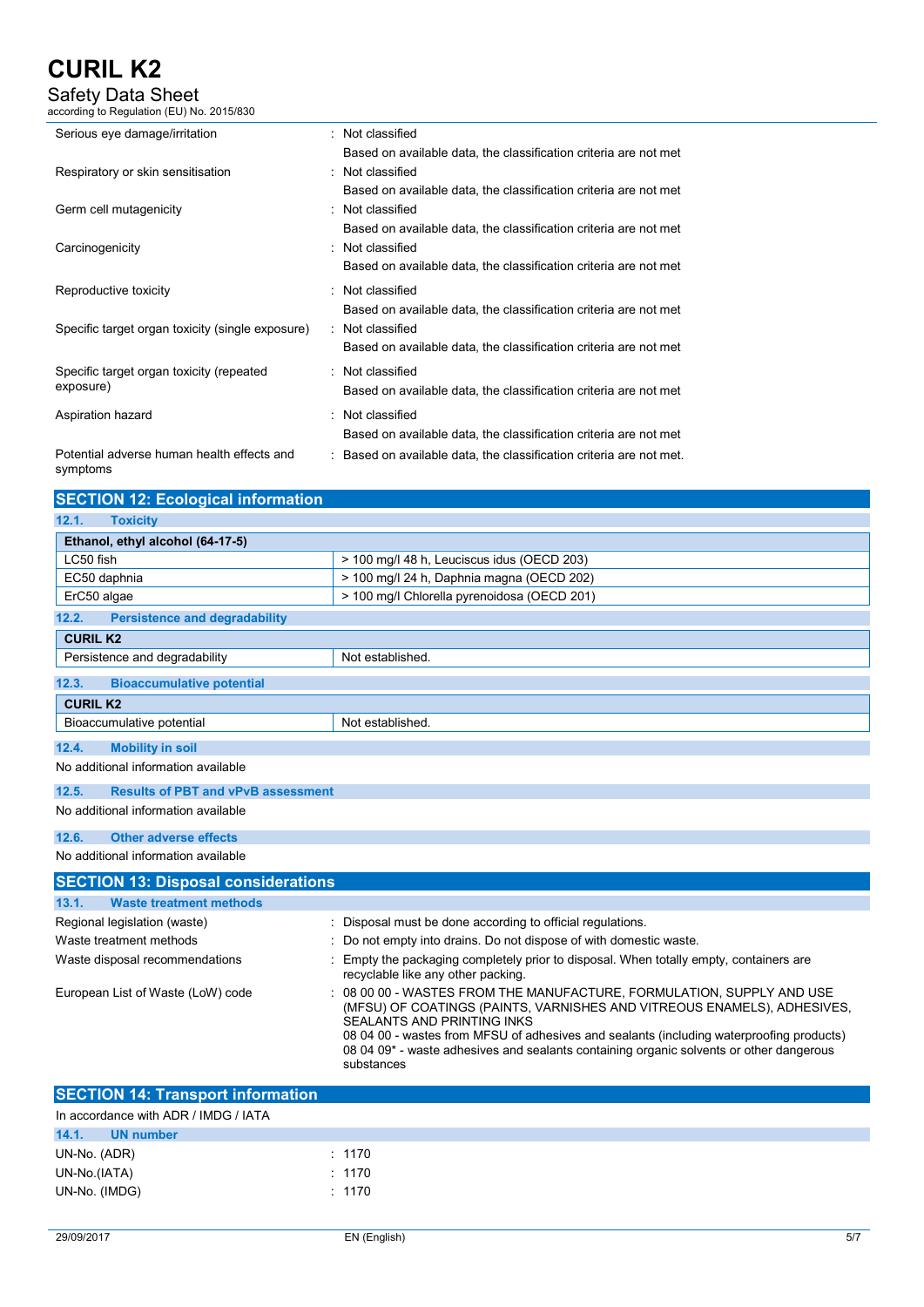# Safety Data Sheet according to Regulation (EU) No. 2015/830

| <b>UN proper shipping name</b><br>14.2.                             |                                                   |
|---------------------------------------------------------------------|---------------------------------------------------|
|                                                                     |                                                   |
| Proper Shipping Name (ADR)                                          | : ETHANOL (ETHYL ALCOHOL)                         |
| Proper Shipping Name (IATA)                                         | : ETHANOL (ETHYL ALCOHOL)                         |
| Proper Shipping Name (IMDG)                                         | : ETHANOL (ETHYL ALCOHOL)                         |
| Transport document description (ADR)                                | : UN 1170 ETHANOL (ETHYL ALCOHOL), 3, II, (D/E)   |
| 14.3.<br><b>Transport hazard class(es)</b>                          |                                                   |
| Class (ADR)                                                         | : 3                                               |
| Classification code (ADR)                                           | : F1                                              |
| Class (IATA)                                                        | $\therefore$ 3                                    |
| Class (IMDG)                                                        | : 3                                               |
| Danger labels (ADR)                                                 | : 3                                               |
|                                                                     |                                                   |
| Hazard labels (IATA)                                                | : 3                                               |
|                                                                     |                                                   |
| Danger labels (IMDG)                                                | $\therefore$ 3                                    |
|                                                                     |                                                   |
| 14.4.<br><b>Packing group</b>                                       |                                                   |
| Packing group (ADR)<br>Packing group (IATA)<br>Packing group (IMDG) | $\pm$ 11<br>$\pm$ 11<br>$\mathbb{Z}^{\mathbb{Z}}$ |
| 14.5.<br><b>Environmental hazards</b>                               |                                                   |
| Dangerous for the environment                                       | : No                                              |
| Marine pollutant                                                    | : No                                              |
| Other information                                                   | : No supplementary information available.         |
| 14.6.<br><b>Special precautions for user</b>                        |                                                   |
| 14.6.1.<br><b>Overland transport</b>                                |                                                   |
| Hazard identification number (Kemler No.)                           | : 33                                              |
| Classification code (ADR)                                           | : F1                                              |
| Orange plates                                                       | İ,                                                |
|                                                                     | 33<br>1170                                        |
| Special provisions (ADR)                                            | : 144, 601                                        |
| Transport category (ADR)                                            | $\overline{c}$                                    |
| Tunnel restriction code (ADR)                                       | $\therefore$ D/E                                  |
| Limited quantities (ADR)                                            | : 11                                              |
| Excepted quantities (ADR)                                           | E2                                                |
| EAC code                                                            | $: \cdot2YE$                                      |
| <b>Transport by sea</b><br>14.6.2.                                  |                                                   |
| Special provisions (IMDG)                                           | : 144                                             |
| Limited quantities (IMDG)                                           | : 1L                                              |
| Excepted quantities (IMDG)                                          | E2                                                |
| Packing instructions (IMDG)                                         | : P001                                            |
| IBC packing instructions (IMDG)                                     | : IBC02                                           |
| Tank instructions (IMDG)                                            | : T4                                              |
| Tank special provisions (IMDG)                                      | : TPI                                             |
|                                                                     |                                                   |